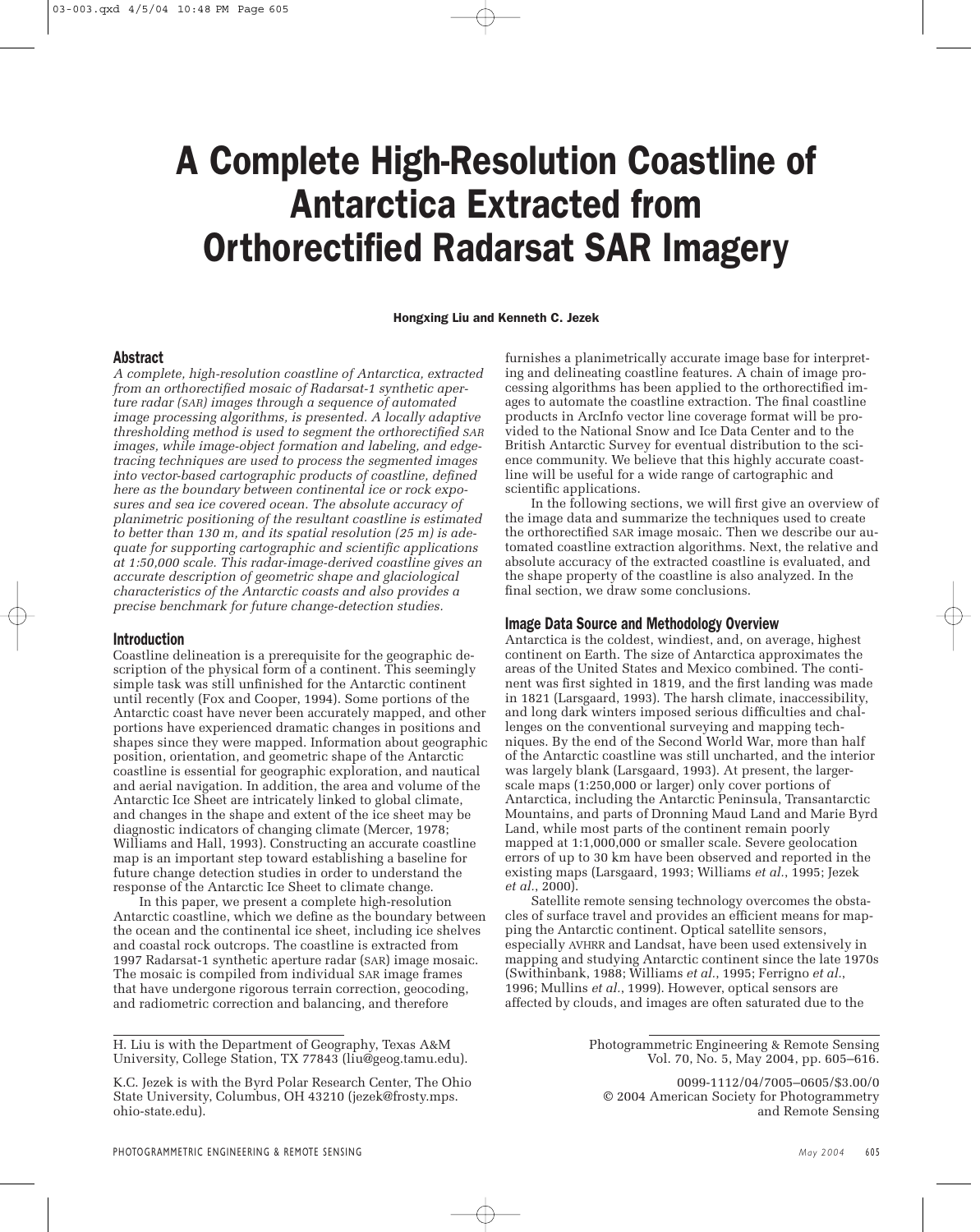high albedo of snow for visible wavelengths. With abilities to peer through clouds and to observe day and night, spaceborne radar sensors provide ideal instruments for mapping the Antarctic continent. In 1997, a major milestone was reached in Antarctic mapping history when the entire Antarctic continent was imaged over 30 days by the Canadian Radarasat-1 SAR sensor during the first Antarctic Imaging Campaign (AIC-1), as a part of the NASA pathfinder project-Radarsat Antarctic Mapping Project (RAMP). Based on the SAR images, a seamless image mosaic has been produced at the Byrd Polar Research Center of The Ohio State University (Jezek 1999). In 2000, the entire Antarctic continent was imaged again by the Radarsat-1 SAR sensor during the second Antarctic Imaging Campaign (AIC-2) (Jezek, 2002). The second SAR image mosaic is being processed at the Byrd Polar Research Center.

Our present analysis is based on the radar image mosaic compiled from data that were acquired by the Canadian satellite Radarsat-1 using C-band (5.6-cm wavelength) SAR sensor at a 25-m resolution from 09 September to 20 October, 1997 (Jezek, 1999). The imaging period was selected to minimize complications associated with snowmelt conditions near the margin of the Antarctic ice sheet. The coastal regions were imaged mainly using the standard beam 2 with a nominal incidence angle (look angle) of 24° to 31°. During the mission, Radarsat-1 was maneuvered in orbit to rotate the normally right-looking SAR to a left-looking mode to image the interior of the Antarctic for the first time. The combination of over 4000 SAR image frames collected over 30 days provides a near instantaneous, high-resolution view of the entire Antarctic continent and offshore ocean. Those images are ideal sources for deriving a consistent, high-resolution coastline for Antarctica.

Although radar imagery is not affected by clouds, there are still some difficulties and problems associated with coastline detection and delineation (Lee and Jurkevich, 1990; Mason and Davenport, 1996). Apart from the presence of speckle, radar imagery contains inherent geometric and terrain distortions due to its side-looking geometry. To attain the geometric fidelity of the derived coastline, the SAR imagery must be orthorectified to remove the severe geometric distortions. To achieve a complete and consistent coastline coverage, it is also desirable to precisely geocode, radiometrically balance, and then merge individual SAR images into a mosaic prior to coastline extraction operations.

Under cloud-free weather conditions, optical satellite imagery with near-infrared bands commonly provides sufficient contrast between land and water for delineating the coastline (Ryan *et al.*, 1991). However, the intensity contrast between land and sea on a radar image is greatly dependent on wind and sea ice conditions (Lee and Jurkevich, 1990; Mason and Davenport, 1996). If there is little or no wind, the ocean water appears clearly darker than the land in a radar image. In the case of strong wind, the radar signal return from the wind-roughened and wave-modulated water surfaces can equal or exceed the return from a nearby land area, resulting in an inadequate contrast for unambiguous separation between ocean water and landmass. In addition, radar signals return from rock outcrops, dry snow, bare ice, and topography-induced radar shadows may be similar to or even weaker than those from ocean water. Furthermore, the presence of sea ice and icebergs in the surrounding oceans of Antarctica further complicates the automated coastline extraction. For these reasons, most general-purpose edge detection and image segmentation techniques are inadequate for the purpose of automated coastline extraction (Lee and Jurkevich, 1990; Ryan *et al.*, 1991; Mason and Davenport, 1996; Sohn and Jezek, 1999).

In this research, we developed a comprehensive technique for maximizing automation of the coastline extraction process. A functional block diagram of our coastline extraction method is shown in Figure 1. As part of the Radarsat Antarctic Mapping Project, the SAR images are orthorectified and mosaicked to remove geometric and terrain distortions and to assign precise geographic coordinates to image pixels. Then, a sequence of image processing algorithms is applied to the orthorectified SAR mosaic to automate the coastline extraction. These algorithms are organized to perform three consecutive operations: preprocessing, segmentation, and postprocessing. At the preprocessing stage, a Lee filter and an anisotropic diffusion operator are used to suppress speckle noise and to enhance the coastline edges. At the segmentation stage, a locally adaptive thresholding method is used to segment the SAR images into homogeneous ice/land and water regions, at which point the Levenberg-Marquardt method is introduced to fit the bimodal Gaussain parameters, and a Canny edge detector is used to refine the observed histogram and to estimate reliable initial values for the bimodal Gaussian parameters. At the postprocessing stage, imageobject formation and labeling, removal of noisy image objects, edge tracing, and vectorization algorithms are sequentially applied to the segmented images for extracting a vector representation of coastlines. Within the ArcInfo GIS environment, the sections of the coastline extracted from individual images are further edited for possible errors and consistent orientation, and are merged into a single complete ArcInfo vector line coverage.

# Orthorectification of SAR Imagery

The geographic position and geometric shape of the derived coastline are inherited from the SAR imagery. To obtain a coastline with a precise location and reliable geometric shape, the source SAR images need to be orthorectified and map projected. Adhering to the recommendations of Scientific Committee of Antarctic Research (SCAR), we choose the Polar Stereographic projection as the standard map projection for orthorectification, and consequently the derived coastline products are also in the same projection. The key parameters of this projection are listed in Table 1.

The processing procedure for orthorectification consists of four major components: block bundle adjustment, terrain correction and geocoding, radiometric correction and balancing, and mosaicking. These basic operations are performed with the Radarsat Antarctic Mapping System (RAMS) developed by the Vexcel Corporation (Norikane *et al.*, 1996).

#### Block Bundle Adjustment

Precise knowledge of the sensor position is crucial for associating image coordinates (pixel row and column number) to absolute geographical locations on the ground (polar stereographic coordinates). Due to the uncertainty in the Radarsat spacecraft ephemeris, the raw error for geolocating a ground target is on the order of about 200 m (Jezek and Carsey, 1993). In order to improve the geocoding accuracy, a block bundle adjustment procedure is used to refine the satellite ephemeris information. Each block consists of a group of satellite orbits

TABLE 1. PARAMETERS FOR THE POLAR STEREOGRAPHIC PROJECTION IN ANTARCTICA

| Parameters            | Values              |
|-----------------------|---------------------|
| Standard parallel     | 71°S latitude       |
| Central meridian      | $0^\circ$ longitude |
| Origin $(0,0)$        | South Pole          |
| <b>False Easting</b>  | 0                   |
| <b>False Northing</b> | 0                   |
| Unit                  | Meter               |
| Reference ellipsoid   | WGS84               |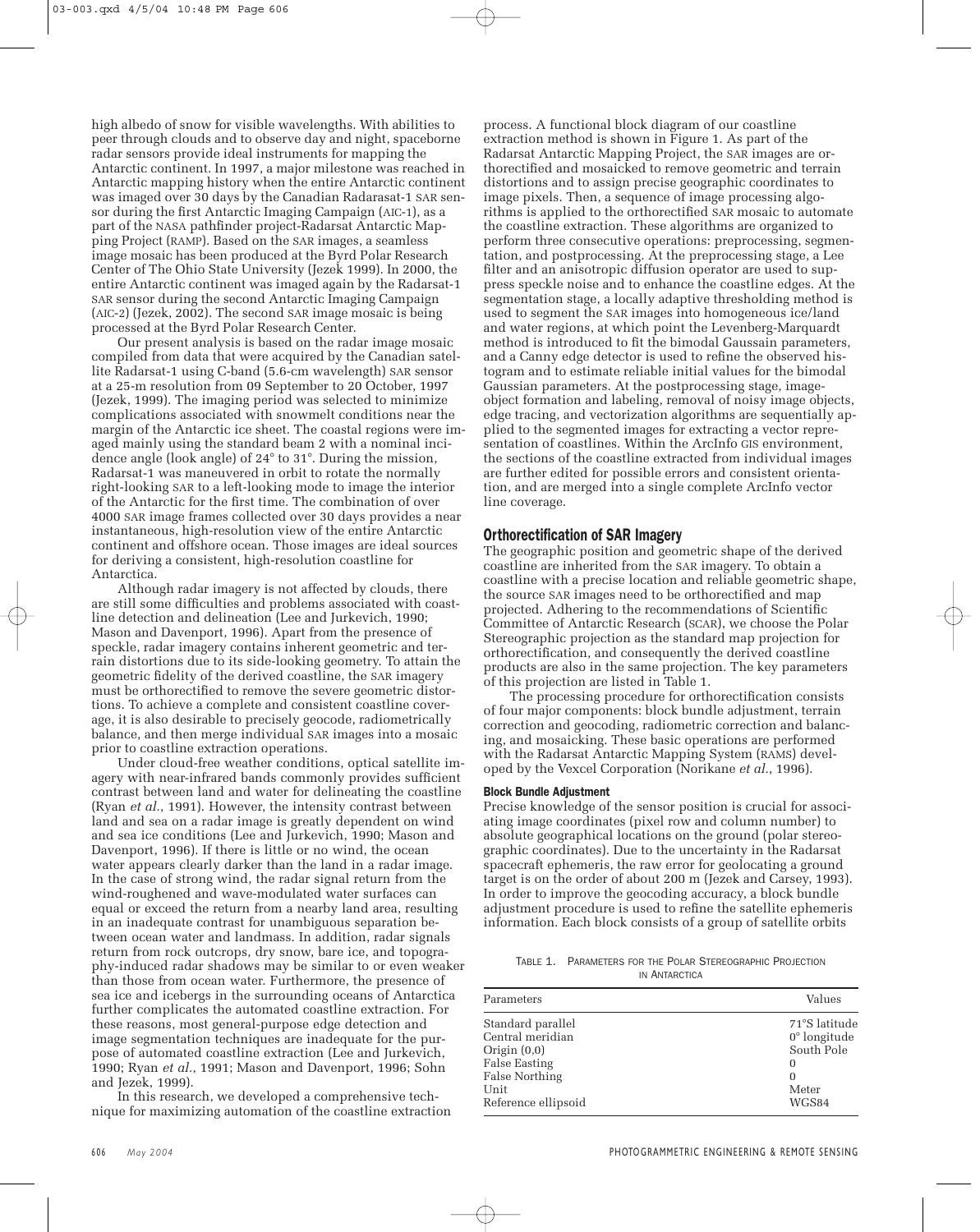

with approximately 150 to 200 SAR image frames. Recognizable image features are selected over the overlap regions of adjacent orbits as orbit-to-orbit tie points, which are used to perform relative orientation (internal adjustment) of the image frames from one orbit to other orbits in the block.

It was and still is very expensive and difficult to establish stable geodetic control in Antarctica, due to the following reasons: the harsh weather conditions, especially the frequent and often enduring blizzards; the vast expanses of featureless surface; limited rock exposure; and the constant motion of the ice and snow. Fortunately, spaceborne mapping techniques require far fewer ground control points (GCPs) than does conventional aerial photography, owing to the large ground coverage of each satellite image frame, the relative stability and predictability of the satellite orbit, and the block bundle adjustment technique. With the assistance of the Environmental Research Institute of Michigan (ERIM), about 230 GCPs with accuracy on the order of about 25 m were acquired (Jezek, 2002). These GCPs are mainly distributed along the coast where scientific stations, rock outcrops, or nunataks (bedrock that sticks above the surface of an ice sheet) exist (Figure 2). Prior to the first Antarctic Imaging Campaign, a radar transponder was deployed at the South Pole and geolocated using GPS technology. The transponder was operated throughout the mission as a geographic reference point for the Radarsat-1 SAR sensor. Because the satellite observed the South Pole on each orbit, the transponder provided good control for tying different orbits together.

Following establishment of the GCPs and the radar transponder, the absolute orientation (position and velocity vectors) of the SAR sensor was adjusted for a group of orbits that constitutes each block by simultaneously solving a group of radar range and Doppler equations (Curlander *et al.*, 1987; Leberl, 1990; Kwok *et al.*, 1990):

$$
R(t) = \sqrt{(\vec{S}(t) - \vec{P}(t)) \bullet (\vec{S}(t) - \vec{P}(t))}
$$
\n(1)

$$
f_D(t) = \frac{2}{\lambda R(t)} (\vec{V}_S(t) - \vec{V}_P(t)) \bullet (\vec{S}(t) - \vec{P}(t))
$$
 (2)

where  $\vec{S}(t) = (X_s, Y_s, Z_s)$  and  $\vec{V}_s(t) = (\dot{X}_s, \dot{Y}_s, \dot{Z}_s)$  are, respectively, the position and velocity vectors of the sensor to be refined; *t* is the time when the GCP is imaged;  $\vec{P}(t) = (X, Y, Z)$ is the known position of a GCP in the 3D Cartesian coordinate system;  $\vec{V}_P(t) = (\vec{X}, \vec{Y}, \vec{Z})$  is the velocity vector of the GCP due to the Earth's rotation; *R*(*t*) is the slant range from the sensor to the GCP;  $f_D(t)$  is the Doppler frequency shift of the GCP;  $\lambda$  is radar wavelength; and the dot (•) denotes the inner product of vectors.

After the above external adjustment, the refined sensor position and velocity vectors at the GCPs are modeled by a polynomial equation in terms of time *t*, and then repropagated and applied to each orbit, including the orbit segments where no GCPs are available.

#### Terrain Correction with the Antarctic Digital Elevation Model

Due to the side-looking viewing geometry, geometric distortions in SAR images are much more severe than in optical satellite images. As a range device, the SAR sensor essentially measures the absolute distance (slant range) from the sensor to a ground target. As a result, the features in the near range of the resulting SAR image appear compressed relative to the far range, which is known as slant-range scale distortion. Furthermore, surface topography induces additional local terrain distortions,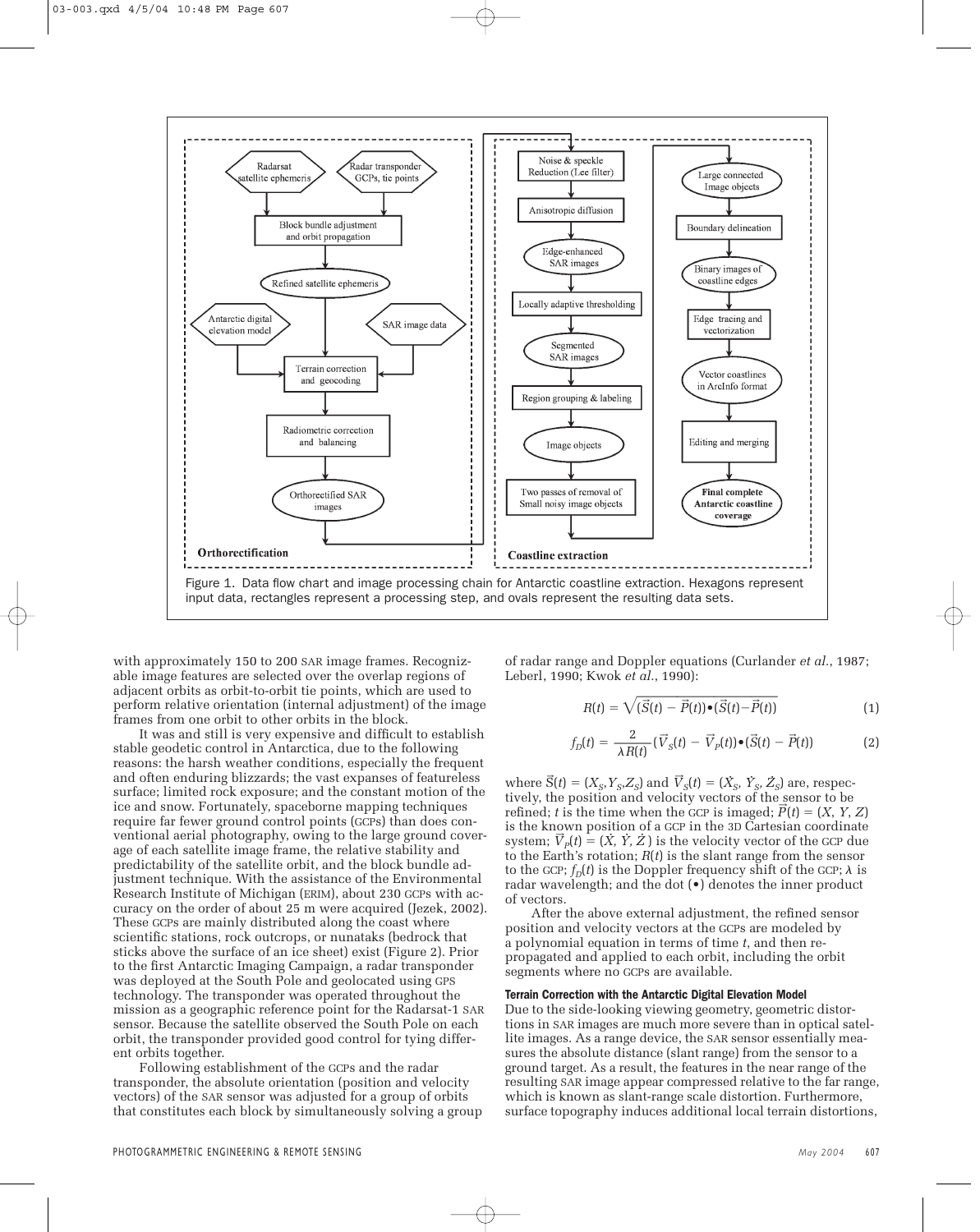

including foreshortening, layover, and shadowing (Naraghi *et al.*, 1983; Leberl, 1990). The relief displacement toward the radar antenna causes the foreshortening effect, namely, the imaged terrain surface sloping toward the radar antenna (foreslope) appears shortened relative to those sloping away from the radar (backslope). As shown in Figure 3, the radar relief displacement *dx* in the range direction can be approximated by the following equation (Leberl, 1990; Johnsen *et al.*, 1995):

$$
dx \approx -\frac{h}{\tan \theta} \tag{3}
$$

where *h* is the height of position *x* above the WGS84 reference ellipsoid, and  $\theta$  is the incidence angle of the radar beam at



position *x*. The average elevation of Antarctica is about 1950 m, which gives a range direction mislocation of about 3,700 m for a Radarsat-1 Standard Beam 2 image.

Based on a high-resolution digital elevation model (DEM) of Antarctica (Liu *et al.*, 1999), we corrected terrain distortions in the SAR imagery using the RAMS software package. The elevation model was created by integrating cartographic and remotely sensed data. The accuracy of the DEM is estimated at about 100 to 130 m over the rugged mountainous area, better than 2 m for the ice shelves, better than 15 m for the interior ice sheet, and about 35 m for the steeper ice sheet perimeter (Liu *et al.*, 1999). Layover and radar shadows cannot be corrected with a single SAR image. Instead, layover and radar shadow masks are predicted based on the Antarctic digital elevation model, then are filled up by SAR images acquired from different radar beams (with different incidence angles) or look directions (ascending or descending orbit).

# Radiometric Correction and Balancing

Radarsat-1 SAR image sources were radiometrically calibrated at the Alaska SAR facility to relate the digital numbers (DNs) of images to the radar backscattering coefficient  $\sigma_0$ , by applying antenna pattern inversion, differential range attenuation correction, and absolute gain adjustment. Additional radiometric correction was performed through RMPS to adjust the backscatter for the effect that terrain has on the illuminated area. Significant radiometric differences (in units of  $\sigma_0$ ) exist between adjacent image frames from different orbits. These arise from several sources, including differences in incidence angles between adjacent frames, temporal variations in SAR backscatter, and artifacts associated with the satellite on-board automatic gain control. To remove and mitigate seams between adjacent orbits, radiometric tie points were selected in the overlap regions, and a least-squares error surface was calculated from these tie points to balance the radiometry and feather the seams (Kwok *et al.*, 1990; Norikane *et al.*, 1996). Figure 4 compares a portion of the SAR image mosaic before and after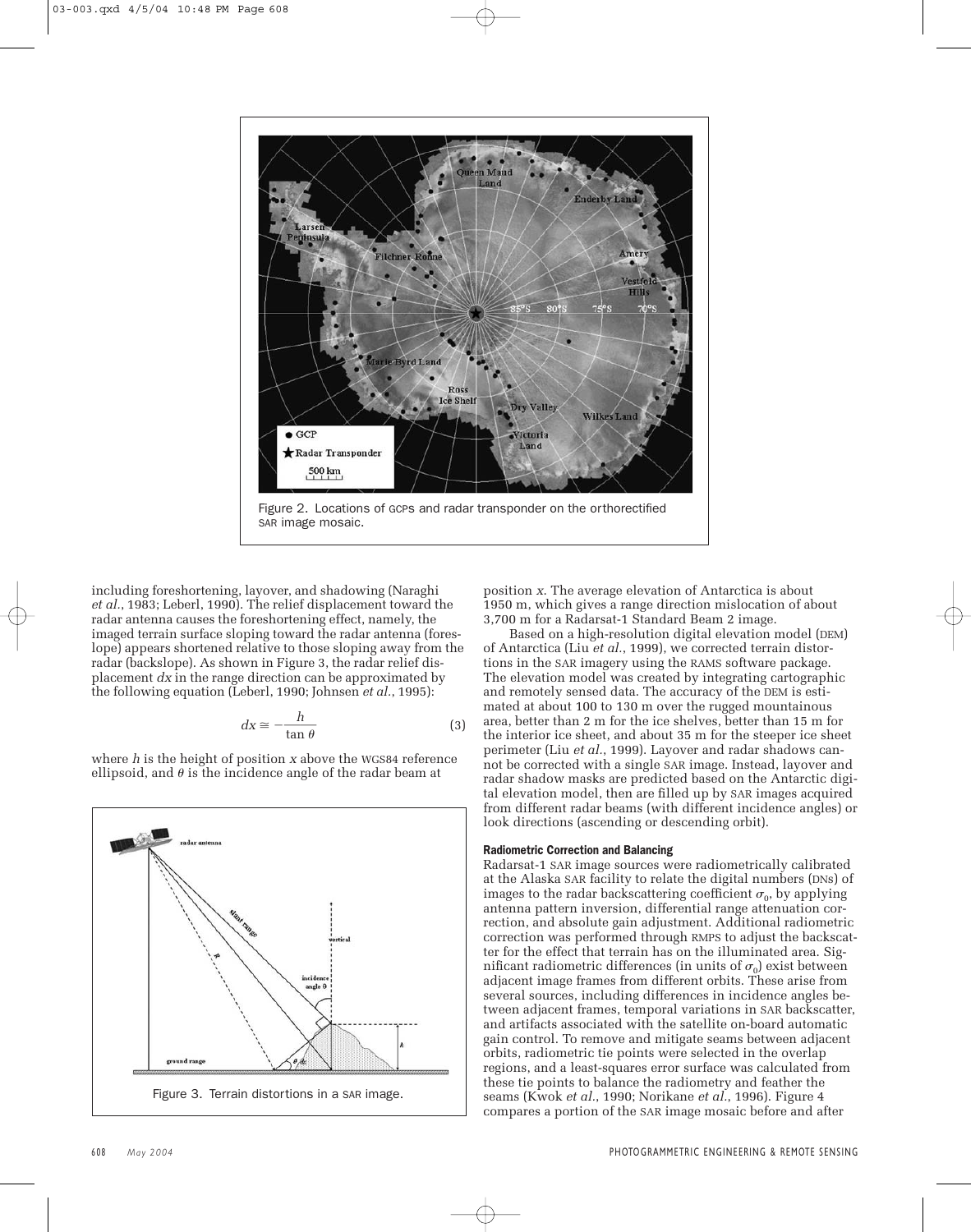

Figure 4. Effect of radiometric correction and balancing. (a) Before radiometric balancing. (b) After radiometric balancing.

radiometric correction and balancing. Radiometric balancing removes the seam lines, and, hence, avoids the complication of differentiating the seam lines from the true coastlines in the subsequent coastline extraction process.

Through the block bundle adjustment, terrain correction, and radiometric correction and balancing, seamless image blocks were created. A final, grand block adjustment was used to register the individual blocks into a final mosaic product. Similarly, a grand radiometric adjustment was applied to remove residual seams between blocks. This resulted in a complete, seamless orthorectified giant SAR image mosaic (Figure 2). Comparison with the reserved checkpoints and GPS data shows that the absolute geolocation accuracy of the SAR image mosaic is about 50 to 100 meters. This precisely geocoded and terrain corrected image mosaic warrants the fidelity of the geometric shapes and the accuracy of the absolute geographic position of the derived coastline.

# Automated Coastline Extraction Algorithms

Because of the size of the resulting product, the SAR mosaic is subsetted into separate image tiles. Each coastal image tile is processed using an automated coastline extraction procedure (Figure 1), which consists of three consecutive processing stages: preprocessing, segmentation, and postprocessing. We have implemented the algorithms using C programming language.

#### Image Preprocessing with Lee Filter and Anisotropic Diffusion Operator

The preprocessing algorithms aim to suppress image noise and speckle, and enhance coastline edge elements in the images. Speckle is a grainy salt-and-pepper noise (random bright and dark pixels) in radar imagery that is present due to random constructive and destructive interference of coherent radar waves. An edge-preserving filter, the Lee filter (Lee, 1986) with a 5 by 5 window, is applied to each image tile for filtering radar speckle without blurring the coastline edges.

We also utilize an anisotropic diffusion algorithm (Perona and Malik, 1990; Saint-Marc *et al.*, 1991; Sohn and Jezek, 1999), which is an efficient non-linear technique for

PHOTOGRAMMETRIC ENGINEERING & REMOTE SENSING **And Access 2004 609** May 2004 609

suppressing image noise and unwanted edges. Based on a four-neighborhood window, the anisotropic diffusion operator computes the diffused pixel value in an iterative fashion using the following equation:

$$
I_{i,j}^{t+1} = I_{i,j}^t + \lambda [c_{i-1,j} \nabla I_{i-1,j} + c_{i+1,j} \nabla I_{i+1,j} + c_{i,j-1} \nabla I_{i,j-1} + c_{i,j+1} \nabla I_{i,j+1}]
$$
\n(4)

where  $I_{i,j}^{t+1}$  is the new value of the central pixel at the  $t+1$ iteration,  $I_{i,j}^t$  is the value of the central pixel at the  $t$  iteration,  $\lambda$  is the weight value, and  $\nabla I_{i,j}$  is the four-neighbor gray-level difference (gradients). The gradient  $\nabla I_{i,j}$  is computed between the central processing pixel and its four immediate neighbors:

$$
\begin{cases}\n\nabla I_{i-1,j} = I_{i-1,j} - I_{i,j} \n\nabla I_{i,j-1} = I_{i,j-1} - I_{i,j} \n\nabla I_{i+1,j} = I_{i+1,j} - I_{i,j} \n\nabla I_{i,j+1} = I_{i,j+1} - I_{i,j}\n\end{cases}
$$
\n(5)

The above gradients are used to compute the directional diffusion coefficients  $c_{m,n}$ :

$$
c_{m,n} = \frac{1}{1 + \left(\frac{\|\nabla I_{m,n}\|}{K}\right)^2}; \qquad (m = i - 1, i, i + 1; n = j - 1, j, j + 1; m \neq n)
$$
\n(6)

where *K* is the gradient threshold. The edges with a gradient higher than *K* are enhanced, while unimportant edges with a weaker gradient than *K* are suppressed.

Through experiments, we determined that the following parameter values are appropriate for our SAR image data:  $\lambda =$ 0.25,  $K = 8$ , and iteration  $= 5$ . The anisotropic diffusion retains and enhances strong edges (with a gradient greater than 8) along the coastline while smoothing weak edges (with a gradient smaller than 8) and interior intensity variations inside the land and ocean masses (see Figures 6a and 6b). This effectively reduces the noisy image objects and hence false edges at the following image segmentation stage.

#### Image Segmentation with Locally Adaptive Thresholding Algorithm

The purpose of image segmentation is to separate a SAR image into its constituent homogeneous image regions, which define the boundaries between ice/land and ocean masses. In order to reliably separate ice/land pixels from water pixels, we developed a locally adaptive thresholding algorithm for image segmentation.

For a small image region consisting of ice/land and water pixels, intensity values tend to be grouped into two dominant modes (lobes) with relatively distinct mean values. As shown in Figure 5, the overall histogram generally exhibits a bimodal shape, namely, two peaks and a valley. We assume that the bimodal distribution is a mixture of two Gaussian (normal) distribution functions. The probability density function *p*(*x*) of the bimodal image region is modeled by Equation 7 with five unknown parameters (Chow and Kaneko, 1972; Haverkamp *et al.*, 1995): i.e.,

$$
p(x) = \frac{p_1}{\sqrt{2\pi}\sigma_1} \exp\left[-\frac{(x-\mu_1)^2}{2\sigma_1^2}\right] + \frac{1-p_1}{\sqrt{2\pi}\sigma_2} \exp\left[-\frac{(x-\mu_2)^2}{2\sigma_2^2}\right] \tag{7}
$$

where  $\mu_1$  and  $\mu_2$  are the mean values of two component normal distributions,  $\sigma_1$  and  $\sigma_2$  are the standard deviations about the means, and  $p_1$  is the coefficient of the mixture, representing the theoretical fraction of area occupied by water (background) pixels in the image region.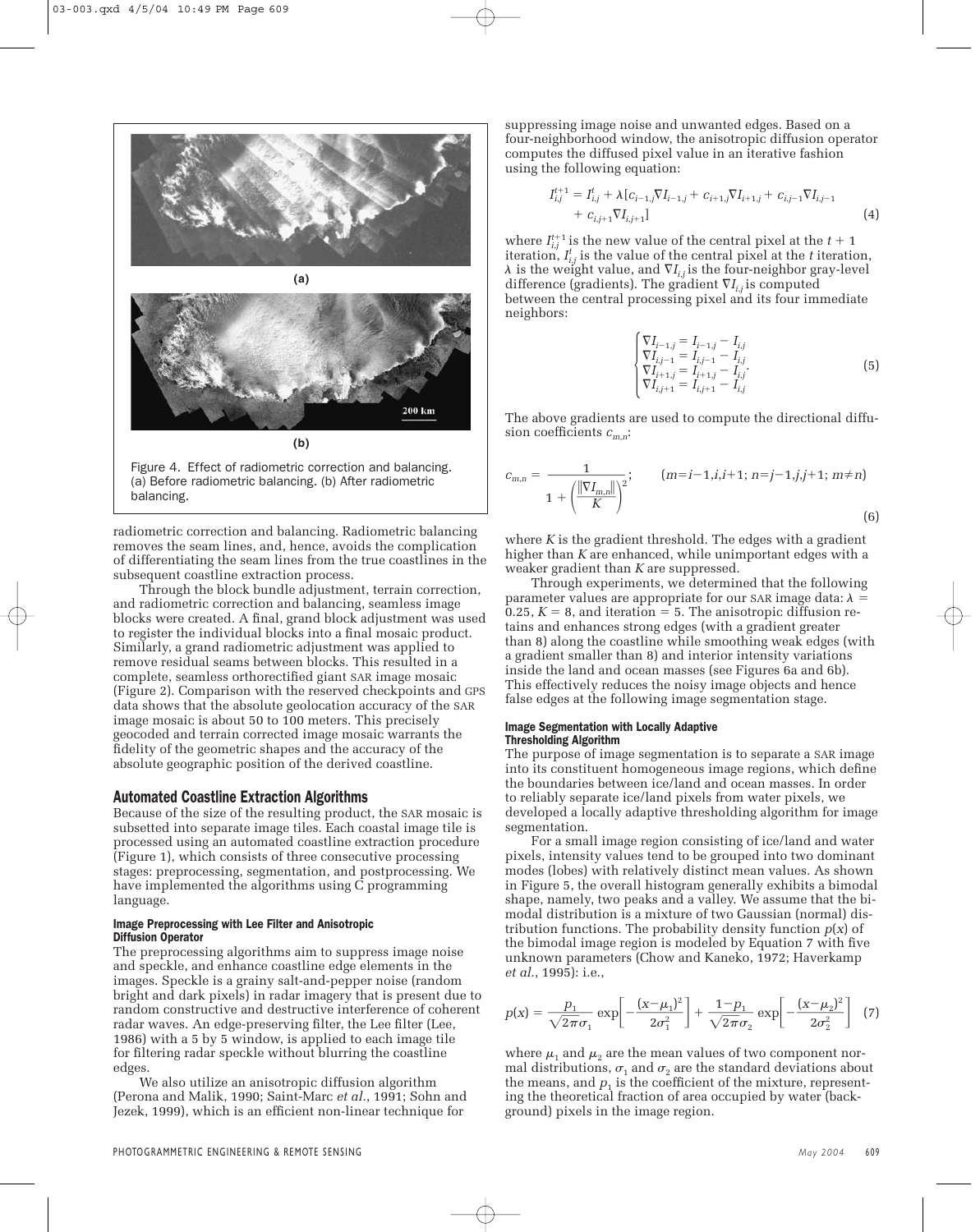

We utilize the Levenberg-Marquardt method (Press *et al.*, 1992) for iteratively fitting the five parameters for non-linear bimodal Gaussian curve given by Equation 7. To improve the fitting quality and speed up the convergence of the iterative process, the mixed (edge) pixels detected by the Canny edge detector (Canny, 1986; Parker, 1997) are removed from the formation of observed histogram, and the mixed (edge) pixels and their immediate neighboring pixels along two sides are used to calculate the initial estimates of bimodal Gaussian parameters (Liu and Jezek, 2004). For most image regions, the convergence for the Levenberg-Marquardt algorithm can be achieved within four to seven iterations.

For an image region whose histogram has appreciable bimodality and passed the bimodality test (Chow and Kaneko, 1972, Liu and Jezek, 2004), the optimal threshold value *T* (the valley point in the histogram) is analytically computed based on the five Gaussian parameters. The optimal threshold value *T* is so defined that all pixels with an intensity value below *T* are considered water pixels and all pixels with an intensity value above *T* are considered land pixels. The probability of erroneously classifying a land pixel as a water pixel is

$$
E_1(T) = \int_{-\infty}^T \frac{1}{\sqrt{2\pi}\sigma_2} \exp\left[-\frac{(x-\mu_2)^2}{2\sigma_2^2}\right] dx.
$$
 (8)

Similarly, the probability of erroneously classifying a water pixel as a land pixel is

$$
E_2(T) = \int_T^{\infty} \frac{1}{\sqrt{2\pi}\sigma_1} \exp\left[-\frac{(x-\mu_1)^2}{2\sigma_1^2}\right] dx.
$$
 (9)

The overall probability of the classification error is

$$
E(T) = (1 - p_1)E_1(T) + p_1E_2(T). \tag{10}
$$

The requirement for minimizing the probability of misclassification is given by Equation 11:

$$
\frac{\partial E(T)}{\partial T} = (1 - p_1) \frac{\partial E_1(T)}{\partial T} + p_1 \frac{\partial E_2(T)}{\partial T} = 0.
$$
 (11)

Substituting Equations 8 and 9 into Equation 11 and applying Liebnitz's rule, we obtain

$$
\frac{(1-p_1)}{\sigma_1} \exp\left[-\frac{(T-\mu_1)^2}{2\sigma_1^2}\right] = \frac{p_1}{\sigma_2} \exp\left[-\frac{(T-\mu_2)^2}{2\sigma_2^2}\right].
$$
 (12)

From Equation 12, we can derive the optimal threshold *T*:

$$
T = \frac{-B \pm \sqrt{B^2 - 4AC}}{2A} \tag{13}
$$

where

$$
A = \sigma_1^2 - \sigma_2^2,
$$
  
\n
$$
B = 2(\mu_1 \sigma_2^2 - \mu_2 \sigma_1^2),
$$
 and  
\n
$$
C = \sigma_1^2 \mu_2^2 - \sigma_2^2 \mu_1^2 + 2\sigma_1^2 \sigma_2^2 \ln \frac{\sigma_2 p_1}{\sigma_1 (1 - p_1)}.
$$

One of two possible solutions for *T* can trivially be dropped by checking the condition  $\mu_1 < T < \mu_2$ .

In our analysis, a predefined portion (an image tile) of the SAR image is divided into an array of overlapping image blocks. There is a 50 percent overlap between adjacent image blocks. Image blocks that have a high intensity variance value are selected for fitting a bimodal Gaussian curve and determining the optimal threshold. The processing of the selected image blocks results in a set of irregularly distributed thresholds. For uniform blocks with a small intensity variance, their local threshold values are determined by an inverse distance weighted (IDW) interpolation method (Liu and Jezek, 2004). Subsequently, we segment the entire image into a binary image, consisting of land and water pixels. Those with an intensity value below their local threshold are flagged as water pixels, and others with an intensity value above their local threshold are designated as land pixels.

The relative positional accuracy of the extracted coastline depends on the performance of the image segmentation algorithm, which in turn depends upon the reliability and correctness of the local threshold. Because our thresholding method sets the threshold value dynamically according to the local image statistical properties, a good separation between the ice/land and ocean water is achieved (Figure 6). If a single global threshold were used for the entire image to determine the ice/land and water boundaries, some local coastline edges would have remained undetected due to the heterogeneity of the intensity contrast, causing the discontinuity of coastline edges in low contrast areas and inconsistency of coastline edge position between high contrast and low contrast areas.

#### Postprocessing of Segmented Images

After segmentation, image pixels are classified into two categories: ice/land (object) and water (background) pixels. In order to correct misclassifications, to differentiate the coastline edges from other object edges, and to vectorize the rasterbased coastline edge pixels, several postprocessing algorithms are applied to the segmented images.

In the segmented image, an image region formed by a set of spatially connected ice/land pixels is presumed to define a homogeneous mass. Similarly, a region formed by connected water pixels is expected to define a homogeneous ocean mass. However, misclassifications are present due to the complexity of the received radar signal. For example, fast ice, new and first year sea ice, and icebergs in the ocean are often misclassified as glacier ice pixels. Rock outcrops, dry snow, refrozen lakes, and radar shadows in high relief areas tend to be classified as water pixels. The primary characteristic of these misclassified pixels is that the areal size of the image region formed by these misclassified pixels is significantly smaller than that of true ice/land or ocean image regions. This characteristic is utilized in the post processing to correct the misclassification.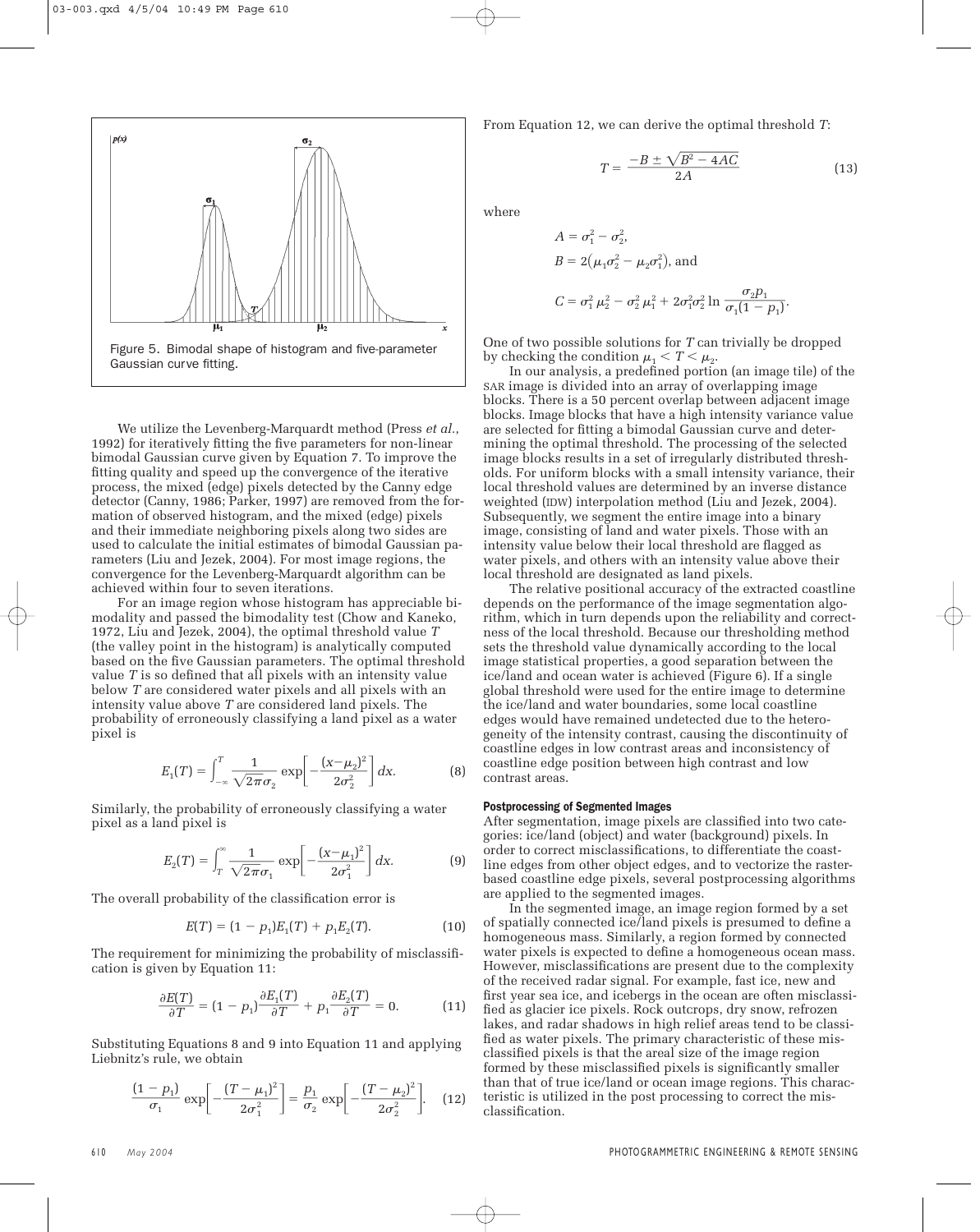

diffusion. (c) Segmented image by the locally adaptive thresholding algorithm. (d) Removal of small noisy water image objects. (e) Removal of small noisy land image objects. (f) Extracted vector coastline.

The postprocessing procedure goes as follows. First, individual water regions (connected water pixels) are identified to form water objects by a recursive "grassfire" algorithm (Liu and Jezek, 2004). Each image object is labeled with an identification number, and its areal size is also calculated during the image object formation and labeling process. With a user specified areal threshold, small water objects corresponding to rock outcrops, dry snow zones, frozen lakes, and radar shadows are removed by changing them into ice/land pixels (Figure 6d). In the second pass of processing, individual ice/land objects are identified and labeled using the same algorithm. Relatively small ice/land objects corresponding to sea ice, icebergs, and small islands are removed by changing them into water pixels. After two passes of selective removal of small, isolated, and noisy image objects, only large continuous ice/land and ocean image objects are left, which define the true ice/land and water boundary (Figure 6e).

The ice/land pixels immediately adjacent to the ocean water pixels are delineated by a 3 by 3 neighborhood operator as the coastline edge pixels. Then, the extracted coastline pixels are traced using a robust recursive edge-tracing algorithm (Liu and Jezek, 2004). Their coordinates are recorded into a vector-based ArcInfo Ungenerate file, which is loaded into ArcInfo software to generate a vector coverage of the coastline (Figure 6f).

# Editing and Merging Coastline Segments

By applying the above sequence of image processing algorithms, the coastline is automatically extracted from each image tile. Despite its overall accuracy, some delineation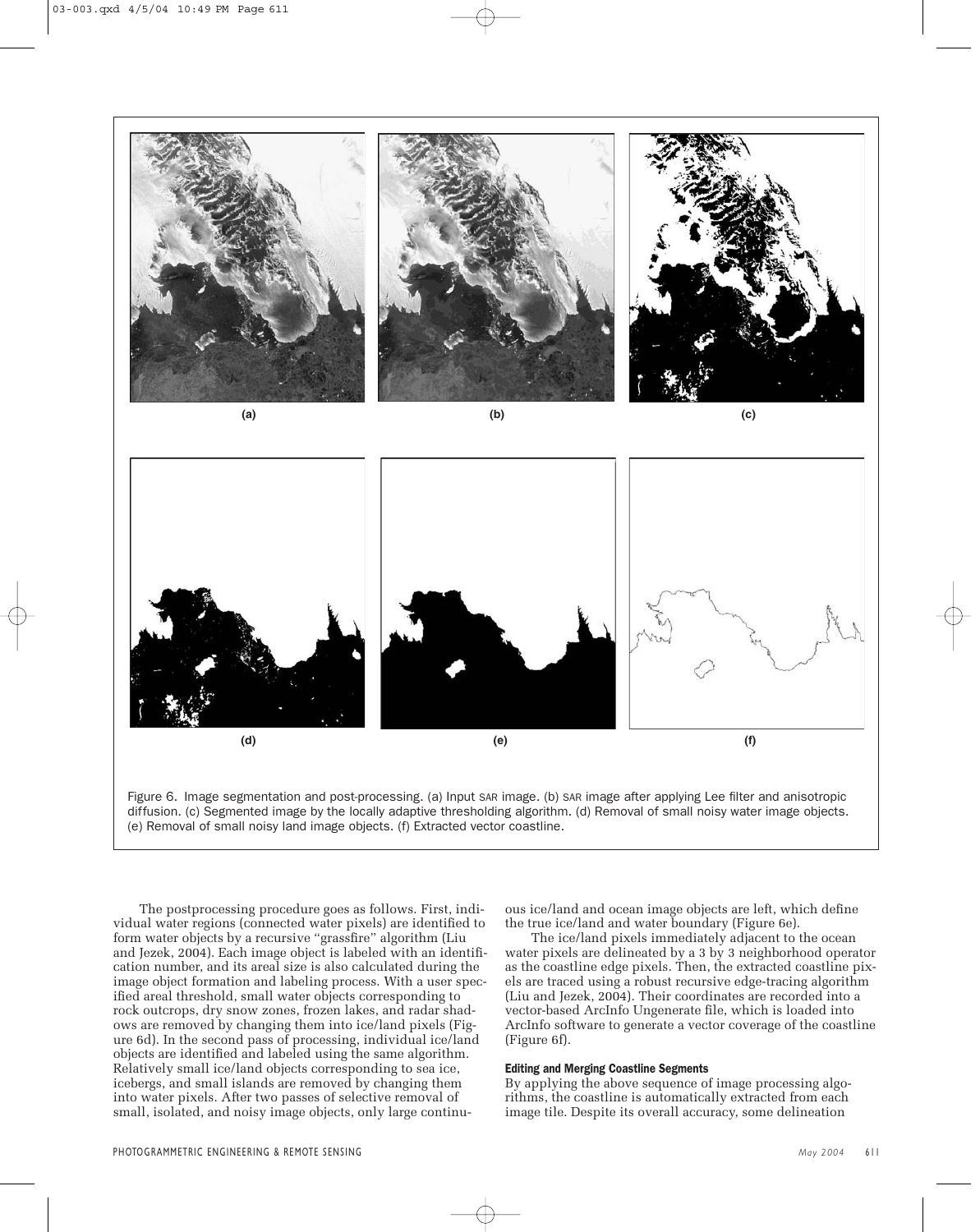errors were detected during the batch processing of image tiles. One type of error occurs in extensive fast ice (sea ice welded to either the coastal ice sheet or rock). Here, the backscatter difference between glacier ice and fast ice is smaller than the contrast between ocean and fast ice. The other error occurs when rock outcrops or dry snow are adjacent to smooth ocean water, resulting in artificial inlets or false openings over the rock outcrops or dry snow region. These errors are sporadic and infrequent, and can easily be fixed in the ArcInfo GIS environment by using graphical editing tools (ArcEdit). By draping the extracted coastline on the top of the orthorectified SAR images, for instance, incorrect coastline segments for the fast sea ice can be deleted, and new ones can be inserted to close the artificial inlets.

The coastline derived from each image tile was further edited to make all constituent line segments (arcs) be oriented in the counterclockwise direction by flipping the line segments in a clockwise direction in the ArcInfo GIS environment. This facilitates the operations of creating inland buffer zones along the coastline by expanding a certain distance in the left direction and creating seaward buffer zones along the coastline by expanding a certain distance in the right direction. For example, by expanding a distance of 5 km in the left direction, we can create a 5-km coastal zone of the Antarctic continent.

## Successive Extraction of Coastline at Two Spatial Resolutions

Our coastline extraction work was performed successively at two spatial resolutions: 100 m and 25 m. First, a series of image tiles was subsetted from the seamless orthorectified SAR image mosaic at a 100-m pixel size along the narrow strip of coastal region. Each image frame has 4096 by 4096 pixels and covers a 409.6-km by 409.6-km ground area, with an overlap of 20 km between adjacent tiles. For the segmentation operation, each image frame was divided into an array of overlapping image blocks, each with 32 by 32 pixels, for determining local threshold values. The vector coastline segments extracted from each image tile were merged into a complete coastline coverage at a 100-m resolution in the ArcInfo GIS environment by using graphical editing tools (ArcEdit).

To obtain the most accurate estimate of the coastline, the second series of image tiles was extracted from the SAR image mosaic at the original resolution of 25 m. Each image tile was then clipped using a 20-km buffer zone along the coastline generated from the 100-m-resolution SAR image tiles. Clipping the image tile aims at reducing image data volume and corresponding computational cost. When processing the 25-m-resolution SAR images, we used the coastline detected from the 100-m SAR images as initial seeds for the image segmentation. The size of the image blocks for bimodal Gaussian curve fitting was expanded to 51 by 51 pixels. Other aspects of the algorithms are similar to those used for processing the 100-m image tiles. The final result is an ArcInfo vector line coverage at a 25-m resolution, which includes the coastlines for the conterminous Antarctic continent and surrounding islands (Figure 7).

# Analysis of Antarctic Coastline

The primary component of Antarctic continent is the ice sheet, which is a large mass of glacial ice grounded on the bedrock. The ice sheet deforms and moves with gravity. A ring of flat-topped ice shelves is attached to the ice sheet along one side and floats on continental shelf seas (Figure 2). As noted above, we define the Antarctic coastline as the boundary between ocean and the continental ice sheet, including coastal rock outcrops and ice shelves. It should be noted that our coastline is specific to the September/October 1997 epoch. This is important because Antarctica is one of the few places on Earth where the coastline (ice margin) can change by tens and even hundreds of kilometers in just a few weeks (Scambos *et al.*, 2000).

## Resolution, Scale, and Information Content

The relative planimetric fidelity of our SAR-derived coastline is assessed based on a visual comparison between the extracted coastlines and the orthorectified SAR images. By superimposing the extracted coastline on the SAR image mosaic, we carefully inspected all coastline segments with graphical zoom-in, zoom-out, and pan tools in the ArcInfo GIS. The visual examination showed that the extracted coastline closely matched the visual interpretation of the SAR images. The average relative accuracy of coastline position is down to one pixel, namely, within 25 m for the 25-m-resolution coastline coverage. As shown in Figures 6 and 7, subtle coastal features, such as small inlets, headlands, and ice tongues, are accurately delineated. To gain an appreciation of the improvement level over previous efforts, our coastline is compared with the best available digital Antarctic coastline in the Antarctic Digital Database (ADD), which was compiled by the British Antarctic Survey by digitizing a variety of published medium-scale and small-scale maps from many countries (BAS, 1998). The scale of ADD coastline maps ranges from 1:250,000 to 1:1,000,000. The maps at 1:250,000 scale only cover a small portion of the Antarctic coast (mainly over the Antarctic Peninsula and Transantarctic Mountains), and most parts of the Antarctic coastline in the ADD are at a scale of 1:1,000,000. Even compared with the most detailed coastline (1:250,000 scale) in the ADD, our coastline represents a dramatic enhancement in terms of resolution, position, and consistency (Figure 8).

According to the sampling theorem, a 25-m-resolution coastline map is able to detect 50-m or larger coastal features such as inlets, peninsula, and ice tongues. The smallest physical mark that a cartographer can accurately draw on a map is about 0.5 mm (Tobler, 1988), which provides a limit to the smallest features or distance that can be recorded true to scale on a map. Because the 25-m-resolution cell corresponds to 0.5 mm on a 1:50,000-scale map, our coastline derived from 25-m-resolution SAR imagery meets a conventional mapping standard at 1:50,000 scale (Tobler, 1988).

#### Absolute Accuracy of Planimetric Position

A further problem is whether the "visually correct" coastline derived from the SAR images is geodetically accurate. The absolute positional accuracy of the coastline not only depends on our coastline extraction algorithms but also on the accuracy of the geolocation of the source SAR images. As stated earlier, the absolute geolocation accuracy of SAR image pixels after rigorous orthorectification was estimated at about 50 to 100 m for the SAR image mosaic. This represents the expected average positional accuracy of our coastline product. To validate this expectation, the accuracy of our coastline was assessed by comparing with other independent data sources of higher order. First, several portions of the SAR-derived coastline were compared with those digitized from large-scale (1:5,000 to 1:25,000) topographic maps provided by the Australian Antarctic Division (Lee Belbin and Ursula Ryan, personal communication). Figure 9 shows a small section of these comparisons. The shape of our coastline is consistent with the large-scale topographic map. To quantify the absolute accuracy, we carefully compared 400.4 km of SAR-derived coastline with the coastline in a 1:25,000-scale topographic map of the Vestfold Hills in East Antarctica. This region is dominated by rock outcrops, and therefore the change of the coastline position is minimal. We sampled 7816 points on the SAR-image-derived coastline and computed their distances to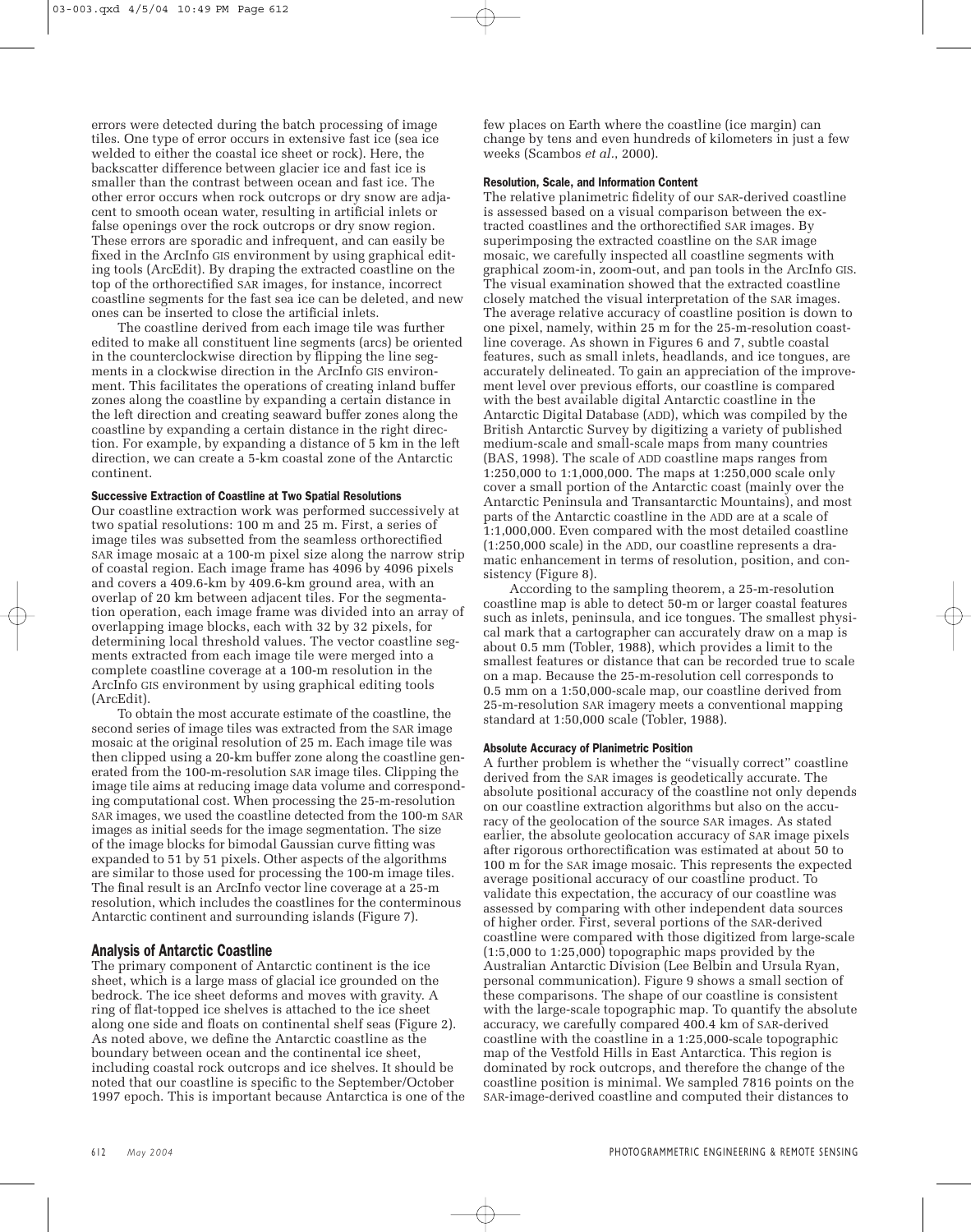



Figure 8. Comparison of the Radarsat SAR-derived coastline with the best available Antarctic coastline (1:250,000 scale) in the Antarctic Digital Database.

the corresponding positions on the topographic map coastline. The mean of the distances is 28.2 m, and the RMSE (rootmean-squared error) is estimated to be 46 m based on the following formula:

$$
RMSE = \sqrt{\frac{\sum_{i=1}^{N} d_i^2}{N}}
$$
 (14)

where *d<sub>i</sub>* is the distance between the SAR-derived coastline and the coastline from the large-scale topographic map at the sample point *i*, and *N* is the total number of sampling points.

In addition, our coastline was compared with an orthorectified panchromatic SPOT image in the Dry Valley region. The SPOT image was acquired in 1989 by a pushbroom sensor with a near vertical imaging geometry, and it was precisely geocoded at the USGS. Due to the high spatial resolution (10 m) and the use of many GPS-measured GCPs, the geolocation accuracy of the SPOT image is estimated to be about 10 m (Jean-Claude M. Thomas at the USGS, personal communication). As shown in Figure 10, ice-free rocks dominate the coast of this region. Because the margin of the Ferrar Glacier tongue experienced dynamic change from 1989 through 1997, we conducted the comparison without consideration of this portion of the coastline. With 1478 sampling points along the 52.5-km rock coastline, the mean of the positional differences between the SAR-derived coastline and the SPOT-image-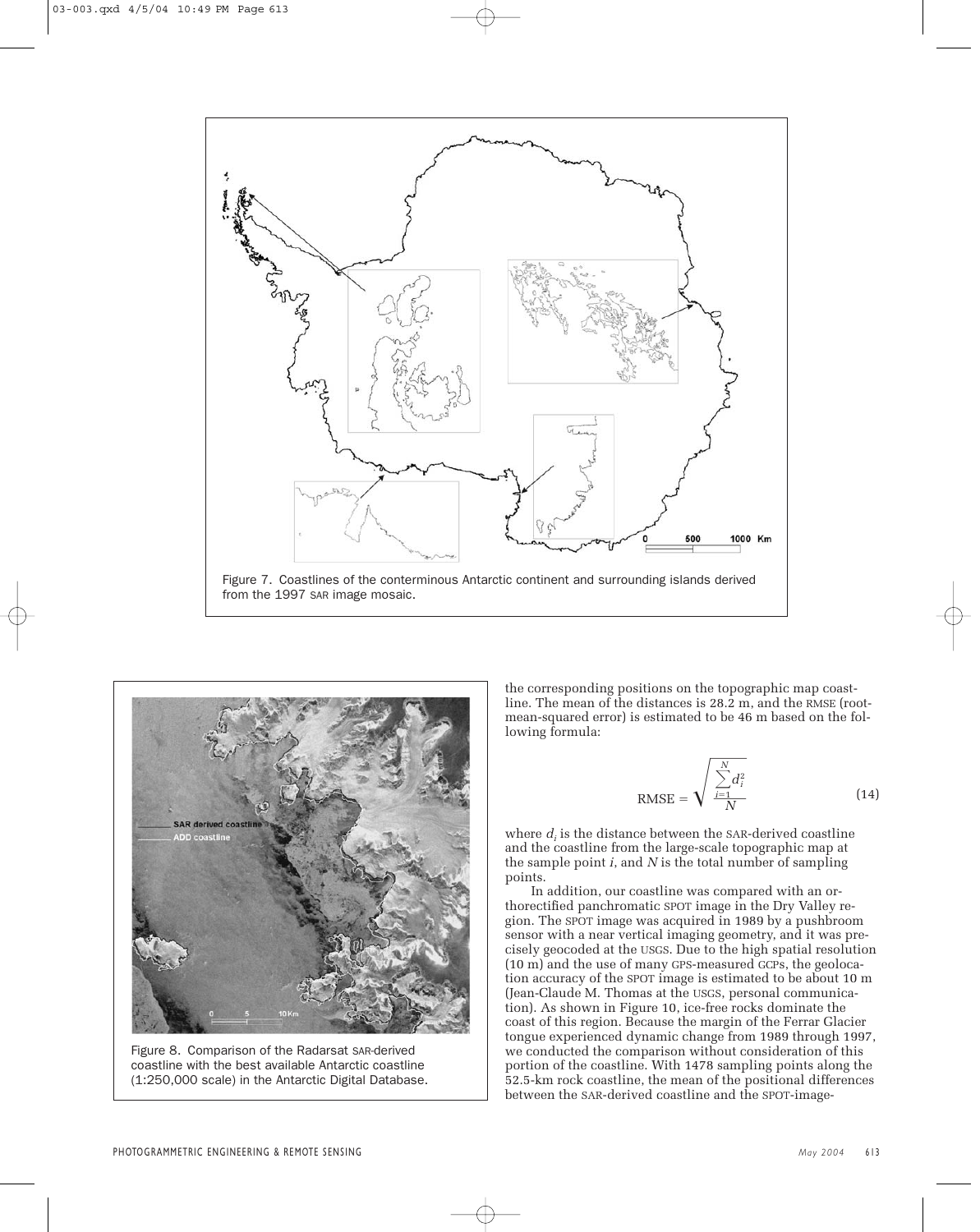

Figure 9. Evaluation of the Radarsat SAR-derived coastlines with reference to a large-scale topographic map (1:25,000).

derived coastline was estimated to be 105.4 m, and the RMSE to be 126.6 m.

## Complexity and Shape Property of the Antarctic Coastline

The digital coastline can be used to precisely measure the coastline length and extent of the Antarctic ice sheet (Fox and Cooper, 1994). The length of coastline for the conterminous Antarctic continent is 39,849 km measured from 100-m resolution coastline coverage, and 43,449 km measured from 25-m resolution coastline coverage. The difference between the 100-m and 25-m versions reflects the measurement scale issue that a more detailed map captures more coastal details and hence results in a longer coastline. Our estimate compares with a value of 36,736 km reported by Fox and Cooper based on the 1:1,000,000-scale Antarctic Digital Database (ADD) coastline. To obtain a reliable areal size, the coastline of the conterminous Antarctic continent was projected into the Lambert Azimuth Equal Area map projection. The total area of the Antarctic continent was estimated to be  $13,855,857 \text{ km}^2$ from the 100-m resolution coastline map, and  $13,855,983$  km<sup>2</sup> from the 25-m resolution coastline map (Table 2). This compares with Fox and Cooper's result of 13,949,000 km<sup>2</sup>.

We analyzed the inherent irregularity and complexity of the Antarctic coastline using the concept of fractal dimension (Mandelbrot, 1967). A straight line will have a fractal dimension of 1. The more irregular the coastline, the greater the fractal dimension. Highly curved irregular lines will have a fractal dimension close to 2. A walking-divider algorithm (Lam and De Cola, 1993) was used to calculate the fractal dimensions for different parts of the Antarctic coast.

As shown in Table 3, the degree of irregularity of the coastline varies. Differences in the fractal dimension highlight



Figure 10. Evaluation of the Radarsat SAR-derived coastline with reference to an orthorectified panchromatic SPOT image (10-m resolution). (a) Draped on the SPOT image. (b) Draped on the SAR image.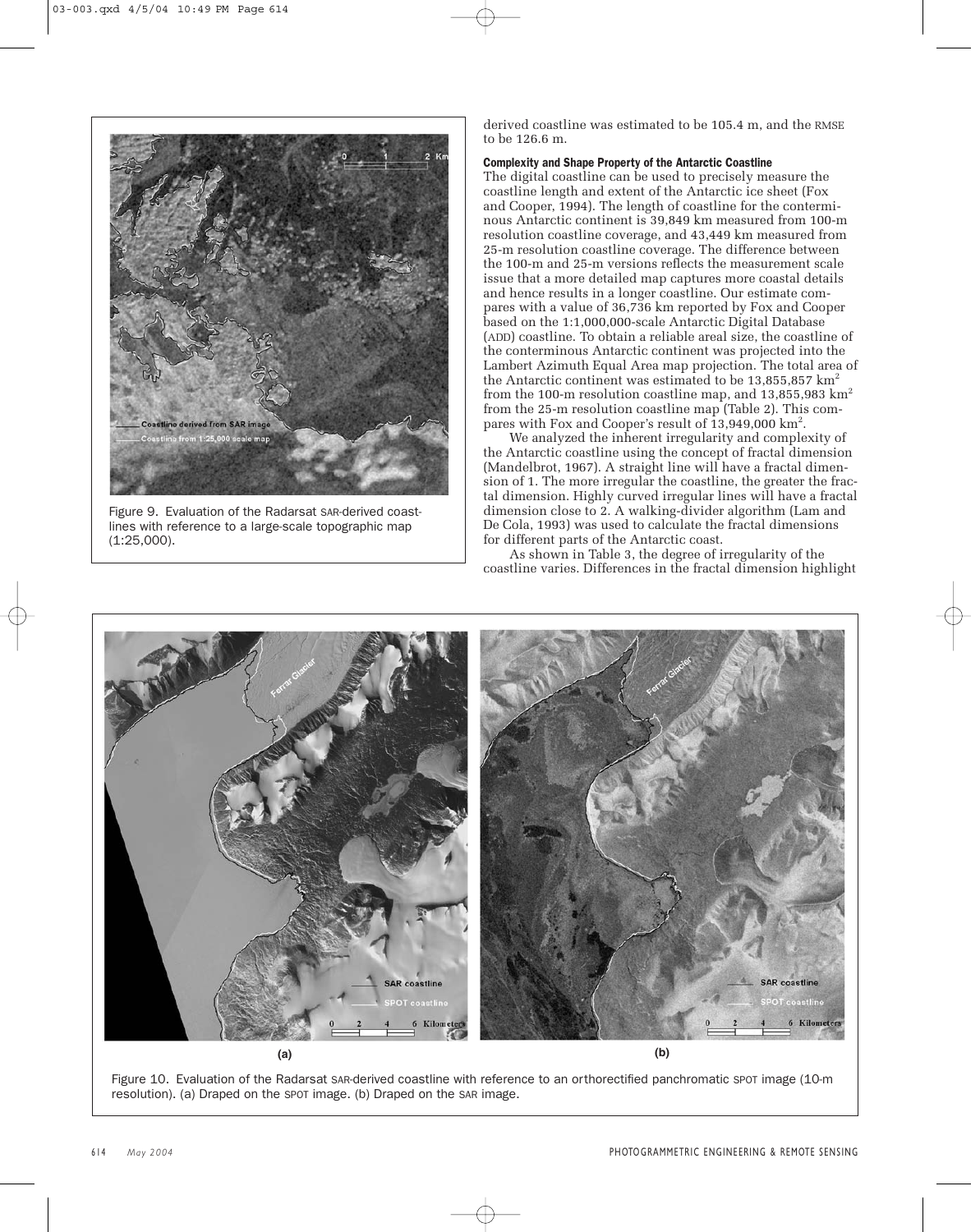the differences in the shape and morphology of the coastline, which in turn reveals the differences in the glaciological and ocean processes acting on the different sections of the Antarctic coast. Coastlines along the Antarctic Peninsula and Victoria Land have the highest fractal dimension, because Alpine (mountain) glacial processes dominate these regions. The coastal regions of Marie Byrd Land, Queen Maud Land, Wilkes Land, and Enderby Land are dominated by small ice shelves or grounded ice sheets, and their coastlines have a moderate fractal dimension. The large ice shelves, including the Ronne Ice Shelf, Filchner-Ronne Ice Shelf, Amery Ice Shelf, and Larsen Ice Shelf, are fed by large and fast ice streams, and their margins (coastlines) are relatively smooth and have no obvious fractal properties.

# Conclusions and Future Work

Mapping the Antarctic with the conventional aerial photography method is extremely difficult and costly, due to its remote location, snow and ice covered surface, extremely cold and windy weather condition, and lack of sufficient established geodetic control. Until recently, the Antarctic continent remained poorly charted. Satellite remote sensing technology, especially spaceborne imaging radar, provides an efficient means for mapping the Antarctic. The SAR images acquired by Radarsat-1 in 1997 constitute a near instantaneous, high-resolution view of the entire continent and its offshore ocean, which provides an ideal image source for mapping the Antarctic coastline.

In this research, we developed a comprehensive technique for mapping the Antarctic coastline with satellite radar imagery. Our automated method significantly removed the burden of conventional manual delineation methods. Successful batch processing of a large volume of radar image data demonstrates that our method is effective, robust, and efficient. Our final product is a complete vector map of the Antarctic coastline in ArcInfo line coverage format. It has a spatial resolution of 25 m and meets the standard of the conventional 1:50,000-scale map. Our coastline products are presented in the Polar Stereographic map projection referenced to the WGS84

TABLE 2. RESOLUTION, SCALES, AND INFORMATION CONTENT OF ANTARCTIC COASTLINE PRODUCTS

| Parameters          | Product I                  | Product II                   |
|---------------------|----------------------------|------------------------------|
| Resolution          | 100 <sub>m</sub>           | 25 <sub>m</sub>              |
| Scale               | 1:200,000                  | 1:50,000                     |
| Detectable features | $200 \text{ m}$            | 50 <sub>m</sub>              |
| File format         | ArcInfo line coverage      | ArcInfo line coverage        |
| Measured length     | 39,849 km                  | 43,449 km                    |
| Measured Area       | 13,855,857 km <sup>2</sup> | $13,855,983$ km <sup>2</sup> |

TABLE 3. FRACTAL DIMENSIONS OF ANTARCTIC COASTS (LOCATIONS ARE SHOWN IN FIGURE 2). R IS THE CORRELATION COEFFICIENT FOR THE LINEAR REGRESSION EQUATION FITTED ON THE LOG-LOG RICHARDSON PLOT

| Fractal<br>Dimension (D) | Correlation<br>Coefficient (R) |
|--------------------------|--------------------------------|
| 1.144161                 | 0.919570                       |
| 1.132256                 | 0.952279                       |
| 1.112726                 | 0.975695                       |
| 1.112708                 | 0.930209                       |
| 1.103373                 | 0.959526                       |
| 1.074653                 | 0.983909                       |
| 1.070313                 | 0.971222                       |
| 1.048531                 | 0.974735                       |
| 1.048647                 | 0.932743                       |
| 1.047904                 | 0.919942                       |
| 1.096448                 | 0.959921                       |
|                          |                                |

ellipsoid, which can readily be incorporated into a GIS for supporting a variety of cartographic and scientific applications.

We demonstrated that our coastline captures the unprecedented detail of the Antarctic coastal features. The average relative precision of our coastline is about one pixel, which is extremely difficult to be achieved by the human "on-screen" digitization method. In comparison with independent data sources of higher order, we found that the absolute accuracy of planimetric position of our coastlines may vary from region to region. But the overall accuracy is better than 130 m. We believe that our products represent the most detailed and accurate digital description about the geographic position and geometric shape of the Antarctic coasts published to date.

Our coastline is a nearly instantaneous snapshot of the Antarctic ice sheet margin in 1997, and can serve as a reliable and consistent benchmark for future change-detection studies. In 2000, the entire Antarctic continent was imaged again by the radarsat-1 SAR sensor, and the resulting SAR images are being processed for orthorectification at Byrd Polar Research Center. Our coastline extraction method will be used to extract the 2000 Antarctic coastline. In addition, Kim *et al.* (2001) have produced an image mosaic based on the Declassified Intelligence Satellite Photographs (DISP) collected in the 1960s. Sequential mapping of ice sheet margins provides a simple and direct method for measuring the extent and velocity of ice sheet advance or retreat in the Antarctic coasts that have occurred over the past four decades.

## Acknowledgments

This work was supported by NASA grant NAG5-10112 and NSF grant No. 0126149. SAR data were processed and provided by the Radarsat: Antarctic Mapping Project of the Byrd Polar Research Center. The authors would like to thank Katy Noltimer for identifying and extracting coastal image tiles from the image database, Jean-Claude Thomas for providing the SPOT image for the Dry Valley region, Lee Belbin and Ursula Ryan for providing several digitized large-scale topographic maps, and Biyan Li for editing and merging the coastline.

#### References

- BAS (British Antarctic Survey), 1998. *Antarctic Digital Database: Manual and Bibliography Version 2.0*, Scientific Committee on Antarctic Research, Cambridge, United Kingdom, 74 p.
- Canny, J., 1986. A computational approach to edge detection. *IEEE Transactions on Pattern Analysis and Machine Intelligence*, 8(6):679–698.
- Chow, C.K., and T. Kaneko, 1972. Automatic boundary detection of the left ventricle from cineagiograms, *Computer and Biomedical Research*, 5:388–410.
- Curlander, J.C., R. Kwok, and S. Pang, 1987. A post-processing system for automated rectification and registration of spaceborne SAR imagery, *International Journal of Remote Sensing*, 8(4):621–638.
- Ferrigno, J., J. Mullins, J. Stapleton, P. Chavez, Jr., M. Velasco, R. Williams, Jr., G. Delinski, Jr., and D. Lear, 1996. *Satellite Image Map of Antarctica*, Miscellaneous Investigations Series, Map 1–2560, U.S. Geological Survey, Reston, Virginia.
- Fox, A.J., and A.P. Cooper, 1994. Measured properties of the Antarctic ice sheet derived from the SCAR Antarctic digital database, *Polar Record*, 30(174):201–206.
- Haverkamp, D., L.K. Soh, and C. Tsatsoulis, 1995. A comprehensive, automated approach to determining sea ice thickness from SAR data, *IEEE Treansactions on Geoscience and Remote Sensing*, 33(1):46–57.
- Jezek, K.C., 1999. Glaciologic properties of the Antarctic Ice Sheet from spaceborne synthetic aperture radar observations, *Annals of Glaciology*, 29:286–290.
	- 2002. Radarsat-1 Antarctic Mapping Project: Change detection and surface velocity campaign, *Annals of Glaciology*, 34:263–268.